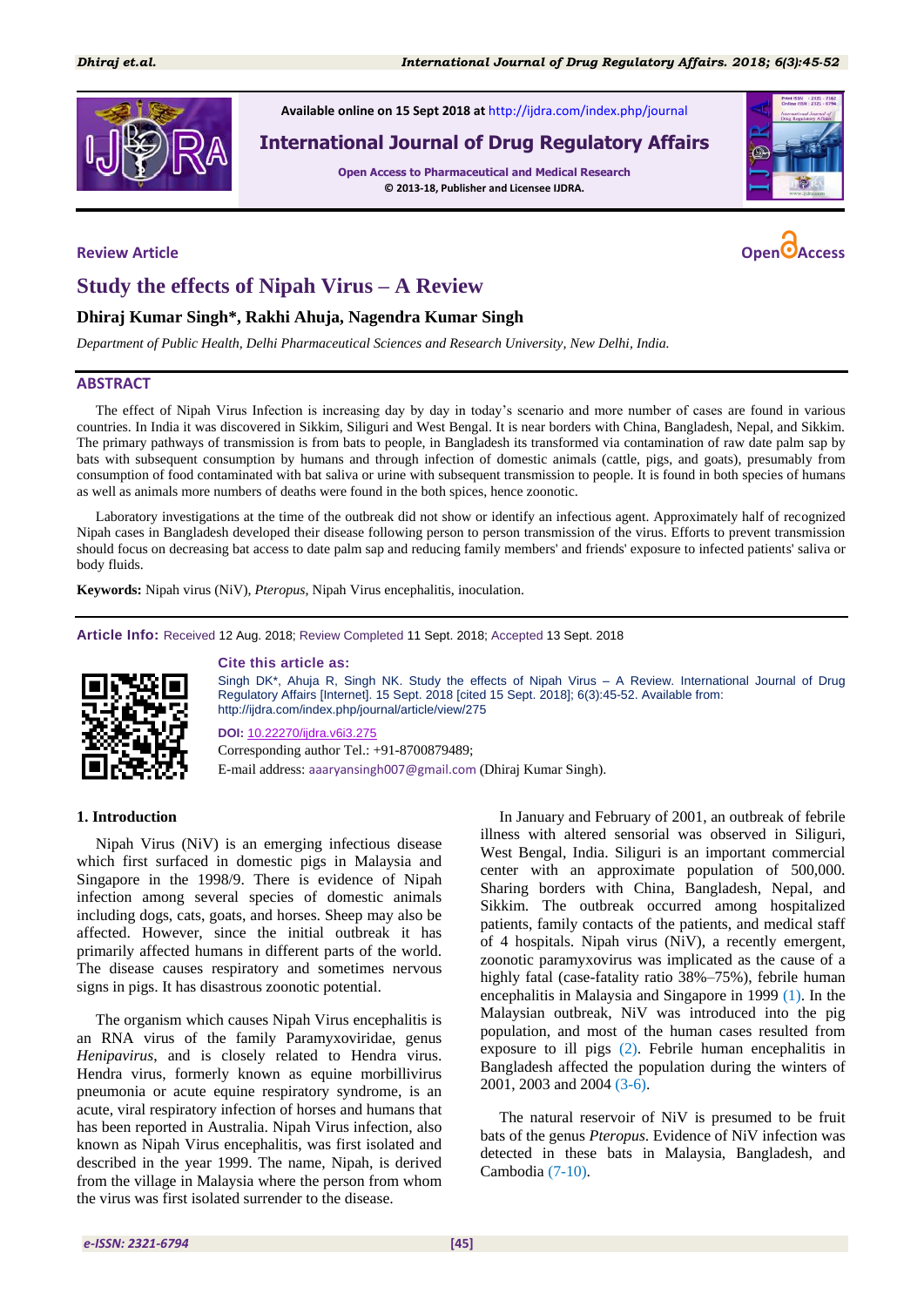Thus, Nipah virus is an enveloped, non-segmented, negative strand RNA virus. Six structural proteins are encoded by the Nipah virus genome: the nucleoprotein N, phosphoprotein P, matrix protein M, the two envelope glycoproteins F (fusion) and G (receptor binding) and the RNA-dependent RNA polymerase L [\(11\)](#page-6-1).

Serological and virus detection studies have found evidence for Nipah virus infection in multiple flying fox species, such as the island flying fox (*Pteropus hypomelanus*), the Malayan flying fox (*Pteropus* *vampyrus*), the Indian flying fox (*Pteropus giganteus*) and Lyle's flying fox (*Pteropus lylei)* [\(11\)](#page-6-1).

# *History of cases detection background*

NiV infection has not been detected in Malaysia or Singapore after 1999, but recurring (almost annual) human cases of Nipah encephalitis with very high case fatalities in Bangladesh and sporadic outbreaks in India since 2001 (Table1)

|  |  | <b>Table 1</b> Morbidity and mortality in humans due to NiV, India–Bangladesh (12,13) |  |
|--|--|---------------------------------------------------------------------------------------|--|
|  |  |                                                                                       |  |

| Year/month<br><b>Location</b> |                                                                                                |     | No. deaths     | <b>Case fatality</b><br>(%) |
|-------------------------------|------------------------------------------------------------------------------------------------|-----|----------------|-----------------------------|
| Jan-Feb 2001                  | Siliguri (India)                                                                               | 66  | 45             | 68                          |
| Apr-May 2001                  | Meherpur (Bangladesh)                                                                          | 13  | 9              | 69                          |
| Jan 2003                      | Naogaon (Bangladesh)                                                                           | 12  | 8              | 67                          |
| Jan 2004                      | Rajbari(Bangladesh                                                                             | 31  | 23             | 74                          |
| Apr 2004                      | Faridpur (Bangladesh)                                                                          | 36  | 27             | 75                          |
| Jan-Mar $2005$                | Tangail (Bangladesh)                                                                           | 12  | 11             | 92                          |
| Jan-Feb 2007                  | Thakurgaon (Bangladesh)                                                                        | 7   | 3              | 43                          |
| Mar 2007                      | Kushtia, Pabna, Natore (Bangladesh                                                             | 8   | 5              | 13                          |
| April 2007                    | Nadia (India)                                                                                  | 5   | 5              | 101                         |
| Feb 2008                      | Manikgonj (Bangladesh)                                                                         | 4   | $\overline{4}$ | 101                         |
| Apr 2008                      | Rajbari and Faridpur (Bangladesh                                                               | 7   | 5              | 71                          |
| Jan 2009                      | Gaibandha, Rangpur and Nilphamari (Bangladesh)                                                 | 3   | $\Omega$       | $\Omega$                    |
| Jan 2009                      | Rajbari (Bangladesh)                                                                           | 1   | $\mathbf{1}$   | 101                         |
| Feb-Mar 2010                  | Faridpur, Rajbari, Gopalganj, Madaripur (Bangladesh)                                           | 16  | 14             | 87.5                        |
| Jan-Feb 2011                  | Lalmohirhat, Dinajpur, Comilla, Nilphamari<br>and<br>Rangpur (Bangladesh)                      | 44  | 40             | 91                          |
| Feb 2012                      | Joypurhat, Rajshahi, Natore, Rajbari and Gopalganj<br>(Bangladesh)                             | 12  | 10             | 83                          |
| Jan-Feb 2013                  | Rajbari,<br>Gaibandha, Natore, Rajshahi, Naogaon,<br>Pabna, Jhenaidah, Mymensingh (Bangladesh) | 12  | 10             | 83                          |
| <b>Total</b>                  |                                                                                                | 292 | 221            | 75.7                        |

The above table 1 shows the detailed account of the first NiV outbreak in India (Siliguri, West Bengal) during 2001 has been published in various reports [\(14](#page-6-4)[-15\)](#page-6-5). An outbreak of acute encephalitis occurred in Siliguri (West Bengal) town of India between the months of January 31 and February 23, 2001. A total number of 66 possible human cases reported, out of which 45 deaths were reported. Later, the clinical material obtained during the Siliguri outbreak was retrospectively analyzed for evidence of NiV infection [\(13\)](#page-6-3). Analysis of the limited sequence data suggested that the NiV strains associated with the outbreak were more closely related to NiV isolated in Bangladesh than to NiV isolated in Malaysia [\(14\)](#page-6-4).

In the Malaysian outbreak, pigs were the intermediate hosts. NiV was isolated from fruit bats in Malaysia [\(16\)](#page-6-6).

Fruit bats with antibodies to NiV were captured in the outbreak areas of Bangladesh but no intermediate animal host was identified. In Bangladesh, NiV might have been transmitted to humans by direct contact with bats or indirectly by contact with material contaminated by bats. Person-to-person spread was also noted during the 2004 NiV outbreak in Faridpur, Bangladesh [\(17,](#page-6-7)[18\)](#page-6-8). The range of *Pteropus giganteus*, one of the flying foxes commonly

found in South Asia [\(19\)](#page-6-9) includes West Bengal. Therefore, the range of the proposed natural reservoir for NiV extends into northeastern India. Since the geographical features of West Bengal are similar to those of Bangladesh, environmental circumstances that favor transmission of NiV to humans would also likely be same in West Bengal. Many of the epidemiologic features of the outbreak in Siliguri were similar to those of the recent NiV outbreaks in Bangladesh.

Analysis of the limited sequence data suggested that the NiV strains associated with the outbreak were more closely related to NiV isolated in Bangladesh than to NiV isolated in Malaysia. These data extend the previous observation that viruses circulating in different areas have unique genetic signatures and suggest that these strains may have co-evolved within local natural reservoirs [\(20](#page-6-10)[,21\)](#page-6-11). After 2001, the second NiV outbreak was reported in West Bengal in India in 2007. Between 11 and 28 April 2007, Krishnan [\(22\)](#page-6-12) reported 30 cases of fever with acute respiratory distress and/or neurological symptoms from Nadia district of West Bengal in India. The cases presented mainly with fever, headache and bodyache with a few cases having episodes of vomiting, disorientation, respiratory distress. Five cases ended fatally within 3–10 days of onset. However, Arankalle et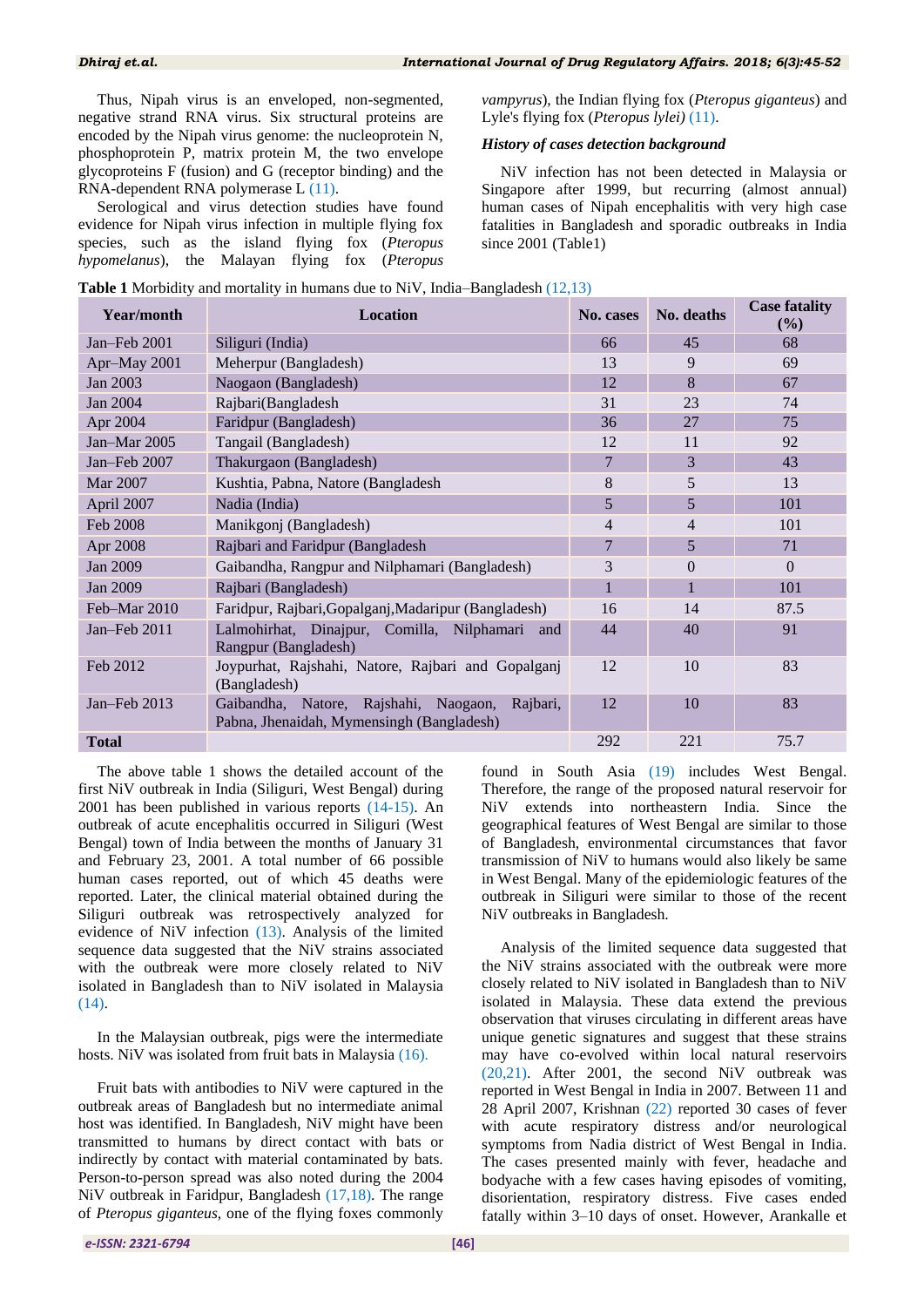al. [\(23\)](#page-6-13) investigated the same outbreak and stated that similar other cases had not been reported from the village or the surrounding area, thus showed case fatality (5/5) as 100 %. They also amplified full-genome sequence of NiV (18252 nt) from lung tissue that showed 99.2 % nucleotide and 99.8 % amino acid identity with the Bangladesh-2004 isolate, suggesting a common source of the virus.

#### **2. Nipah Virus disease in Humans**

Human Nipah virus (NiV) infection was first recognized in a large outbreak of 276 reported cases in peninsular Malaysia and Singapore from September 1998 through May 1999 [\(24](#page-6-14)[-26\)](#page-6-15). Most cases had contact with sick pigs [\(27\)](#page-6-16). Cases presented primarily with encephalitis; 39% died [\(26](#page-6-15)[-28\)](#page-6-17). Autopsy studies noted diffuse vasculitis most prominently involving the central nervous system with intense immuno staining of endothelial cells with anti-Nipah virus hyperimmune serum [\(24\)](#page-6-14). The virus, a member of the recently designated genus Henipavirus, within the family Paramyxoviridae, was first isolated from a patient from Sungai Nipah village [\(24,](#page-6-14)[26\)](#page-6-15). The human outbreak of Nipah infection ceased after widespread deployment of personal protective equipment to people contacting sick pigs, restriction on livestock movements, and culling over 900,000 pigs [\(29\)](#page-6-18).

Large fruit bats of the genus *Pteropus* appear to be the natural reservoir of NiV. In Malaysia the seroprevalence of neutralizing antibodies to NiV in colonies of *Pteropus vampyrus* and *P. hypomelanus* ranged from 7-58% [\(30](#page-6-19)[,31\)](#page-6-20). Antibodies against henipaviruses have been identified in *Pteropus* bats wherever they have been tested including Cambodia, Thailand, India, Bangladesh and Madagascar [\(32-](#page-6-21)[36\)](#page-6-22). NiV was isolated from urine specimens collected underneath a *P. hypomelanus* roost and from partially eaten fruit dropped during feeding activity in Malaysia [\(37\)](#page-6-23), from urine collected underneath a *P. lylei* roost in Cambodia [\(32\)](#page-6-21), and from saliva and urine of *P. lylei* in Thailand [\(33\)](#page-6-24). Experimental infection of *Pteropus* bats with NiV does not cause illness in the bats [\(38\)](#page-6-25). Surveys of rodents and other animals have not identified other wildlife reservoirs for NiV [\(30](#page-6-19)[,35\)](#page-6-26). Over 50 species of *Pteropus* bats live in South and South East Asia [\(39\)](#page-7-0). *P. giganteus*, the only *Pteropus* species found in Bangladesh, is widely distributed across the country and frequently has antibody to NiV [\(35,](#page-6-26)[40\)](#page-7-1).

The growth of large intensively managed commercial pig farms in Malaysia with fruit trees on the farm created an environment where bats could drop partially eaten fruit contaminated with NiV laden bat saliva into pig stalls. The pigs could eat the fruit, become infected with NiV, and efficiently transmit virus to other pigs because of the dense pig population on the farms, frequent respiratory shedding of the virus among infected pigs [\(41\)](#page-7-2), and the pigs' high birth rate that regularly brought newly susceptible young pigs into the population at risk  $(42)$ .

#### *Clinical disease*

Nipah virus infected patients generally present with fever and altered mental status; neurological signs of

disease progress over time, leading to coma and ultimately death [\(43](#page-7-4)[-45\)](#page-7-5). Although neurological disease is the main complication with Nipah virus infection, respiratory disease also occurs to varying degrees: during the 1998- 1999 outbreak in Malaysia and Singapore ~25% of cases presented with respiratory disease, vs. 69% of cases in Bangladesh [\(46\)](#page-7-6). The case-fatality ratio in Nipah virus infected people is high 40% during the outbreak in Malaysia and Singapore; in Bangladesh and India the overall case-fatality ratio is 70%, but may be 100% in individual outbreaks. Late-onset or relapse encephalitis has been observed; in one case this late-onset encephalitis occurred 11 years after the initial Nipah virus infection.  $(47-49)$  $(47-49)$ .

#### *Histopathological findings*

All available data on histopathological changes in humans infected with Nipah virus were obtained in a single study performed during the Nipah virus outbreak in Malaysia and Singapore. The main site of infection in Nipah virus patients was the endothelium. Systemic vasculitis was observed in almost all patients, mainly involving blood vessels in the CNS, but blood vessels in lungs, heart and kidneys were also affected [\(50\)](#page-7-9). Perivascular cuffing, thrombosis, necrosis and endothelial cell syncytia were also observed. In the CNS, neurons were clearly infected with Nipah virus as indicated by immunohistochemistry. In the lungs, fibrinoid necrosis was noted in alveoli adjacent to small vessels with vasculitis, and alveolar hemorrhage and pulmonary oedema were observed frequently. In the spleens of many cases, acute necrotizing lesions in the periarteriolar sheaths and lymphoid depletion were observed. In the kidneys of one third of patients focal glomerular fibrinoid necrosis was seen [\(50\)](#page-7-9).

Figure1 is illustrating the pathways transmission of Nipah Virus, how it transmits from one organism to another. Nipah virus (NiV) infection is a newly emerging zoonotic disease that causes severe disease in both animals and humans. The natural host of the virus are fruits, bats of the Pteropodidae Family, *Pteropus* genus NiV was first identified during an outbreak of the disease that took place in Kampung Sungai Nipah, Malaysia in 1998. In the above figure it can be seen that the transmission occurs from flying bats to trees, as the bats sit on the trees infect the fruits and parts of the plants and from there it transfers directly into animals as they live on the trees. This is possible as the animals feeds on the fruits of the trees and then comes in direct contact with humans which makes it possible for the virus to be transmitted from the infected animals to humans, hence zoonosis.

The growth of large intensively managed commercial pig farms in Malaysia with fruit trees on the farm created an environment where bats could drop partially eaten fruit contaminated with NiV laden bat saliva into pig stalls. The pigs could eat the fruit, become infected with NiV, and efficiently transmit virus to other pigs because of the dense pig population on the farms, frequent respiratory shedding of the virus among infected pigs [\(49\)](#page-7-8) and the pigs' high birth rate that regularly brought newly susceptible young pigs into the population at risk [\(50\)](#page-7-9).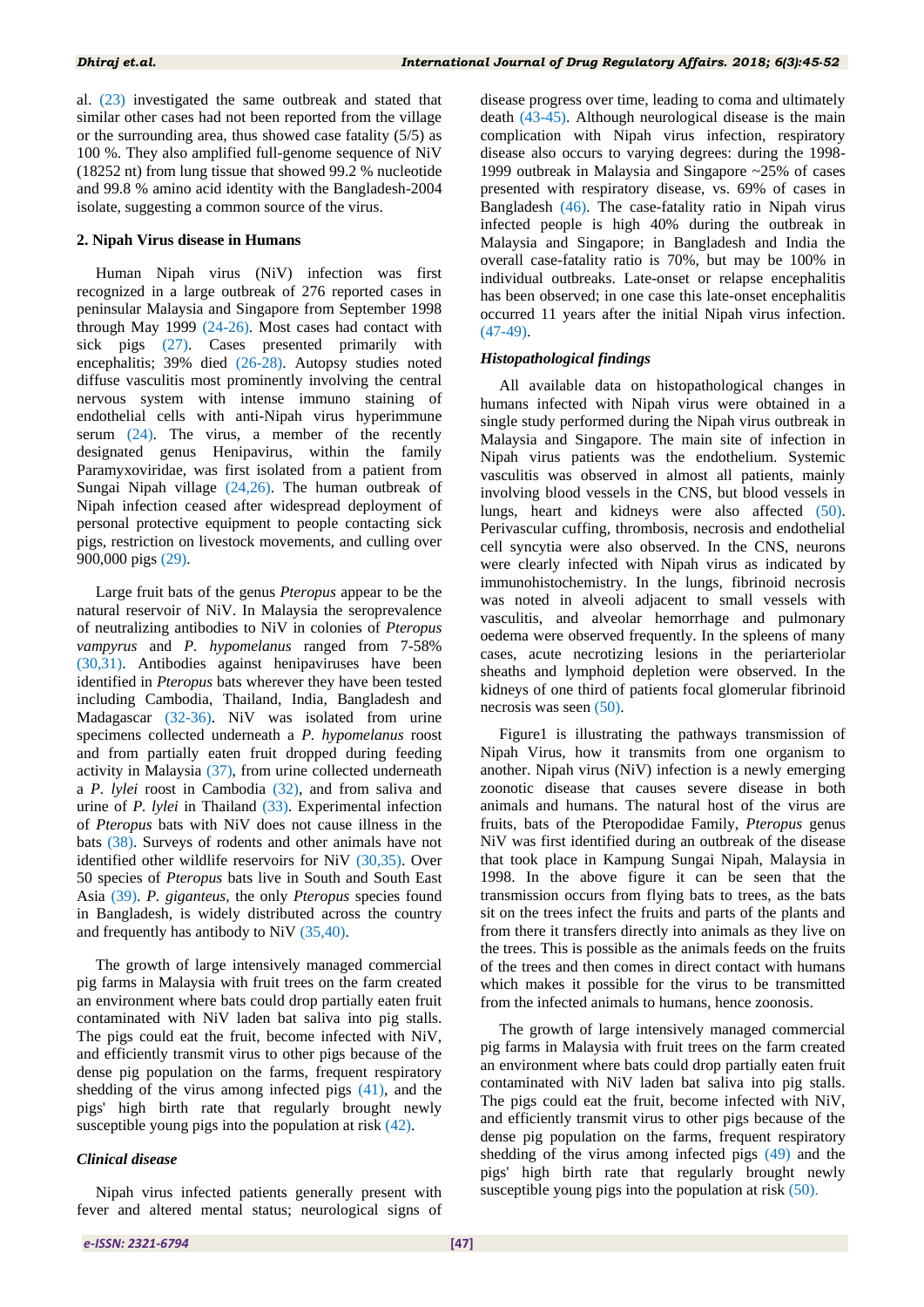

**Figure 1.** Pathways transmission of Nipah Virus [\(45\)](#page-7-5)

#### **3. Animal models of Nipah virus disease**

#### *Nipah virus host species: flying foxes and pigs*

Experimental Nipah virus inoculations have been performed in some of its natural reservoir species, greyheaded fruit bats (*P. poliocephalus*) and large flying foxes (*P. vampyrus*), and in the intermediate host, domestic pigs.

Virus shedding upon inoculation of large flying foxes was minimal, with viral RNA detected in only two swabs from one out of eight infected bats (one throat and one rectal swab). Nipah virus RNA was detected in the urine of one of 17 inoculated grey-headed flying foxes, but not in any of the conjunctival, tonsillar, nasal or rectal swabs collected from these animals. Nipah virus isolation from bat tissues was rare and was only successful on day 7 after inoculation. Although some histo pathological lesions were observed in inoculated bats, there was no detection of Nipah virus antigen associated with these lesions, so whether these lesions were caused by Nipah virus

replication remains inconclusive. All inoculated bats sera converted, although virus neutralizing titres were generally low [\(51,](#page-7-10)[52\)](#page-7-11). Experimental Nipah virus inoculations have also been performed in its intermediate, amplifying host, pigs. Oral inoculation of pigs did not result in clinical disease, but animals did develop a neutralizing antibody response.

Subcutaneous as well as a combination of intranasal, ocular and oral inoculation resulted in neurological and respiratory disease, albeit not in all inoculated animals [\(53](#page-7-12)[,54\)](#page-7-13). The most common histo pathological findings in pigs were meningitis and encephalitis; in pigs with severe clinical disease broncho interstitial pneumonia, systemic vasculitis and focal necrosis of spleen and lymph nodes were also observed. Viral antigen was detected in endothelial and smooth muscle cells of the brain, lungs and lymphoid system. Neurons, glial cells, epithelial cells of the upper as well as lower respiratory tract were also positive by immune histochemistry [\(53](#page-7-12)[,54\)](#page-7-13).



**Figure 2.** Transmission from infected Animals to Humans [\(55\)](#page-7-14)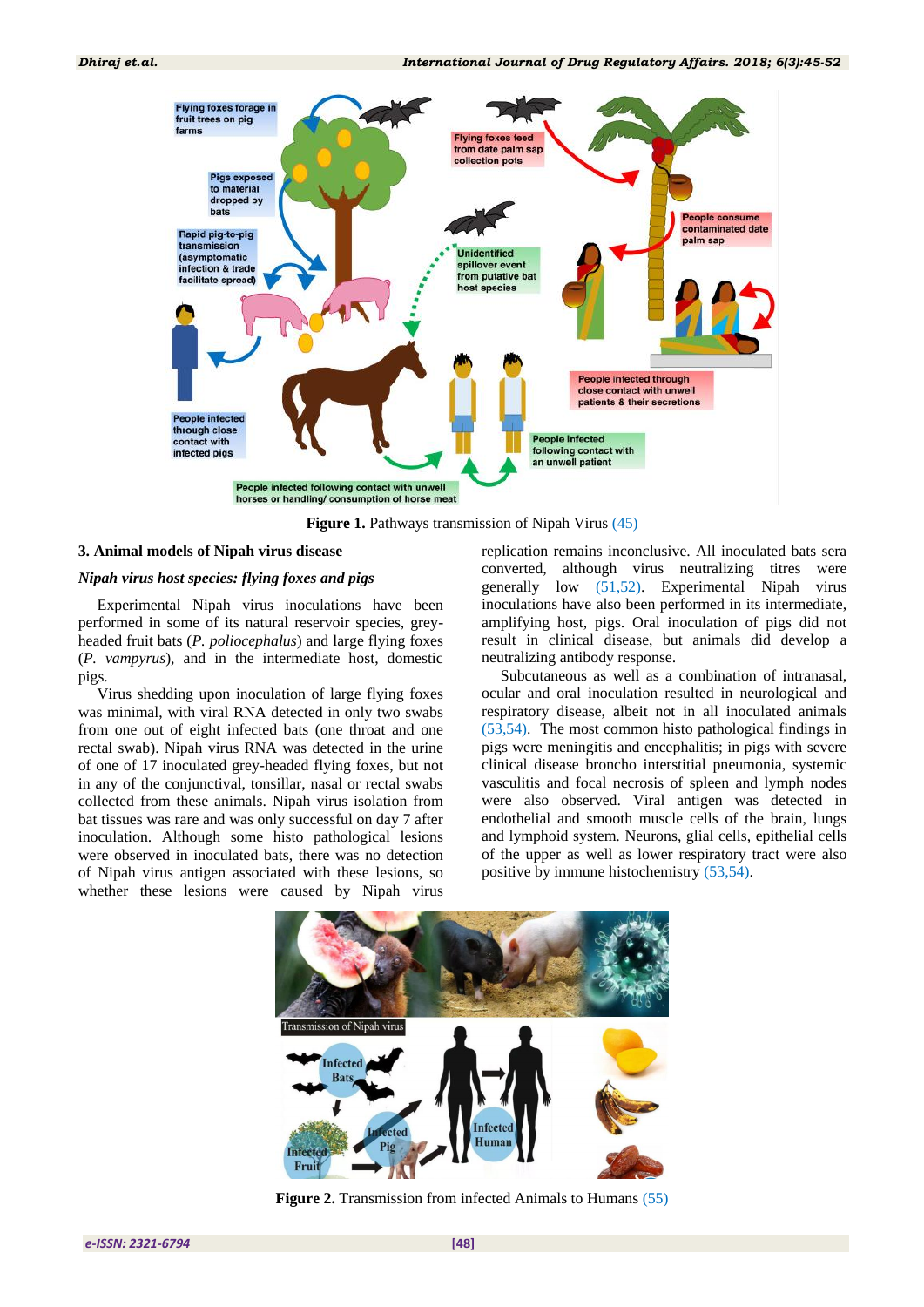Figure 2 above is showing the transmission of Nipah Virus from infected animals to humans. Nipah virus (NiV) is a zoonotic virus (it is transmitted from animals to humans) and can also be transmitted through contaminated food or directly between people. In infected people, it causes a range of illnesses from asymptomatic (subclinical) infection to acute respiratory illness and fatal encephalitis. "It is a zoonotic disease (spreads from animals to humans) and its transmission can happen through infected bats by their bite or indirectly by consuming fruits like mangoes or date palm sap contaminated by their saliva, close contact with infected pigs or patients of Nipah virus infection. A human who have direct contact with infected fruit bats or infected pigs is the usual way an outbreak begins. However, consumption of raw date palm sap contaminated with bat feces is another common way to get the disease. Humanto-human transmission occurs during close contact between family members and/or medical caregivers.

#### *Syrian hamsters*

Upon inoculation with Nipah virus, Syrian hamsters developed respiratory and neurological disease; higher inoculum doses resulted in rapid development of lethal respiratory disease and lower doses resulted in the development of neurological signs. Several studies have shown that the route of inoculation has an effect on the development of disease, with disease progressing more rapidly and time to death being shorter upon intraperitoneal inoculation as compared to intranasal inoculation. Like human patients, the main histopathological finding in Syrian hamsters infected with Nipah virus was systemic vasculitis. Moreover, animals developed encephalitis and neurons in the CNS were clearly infected; viral antigen was detected by immunohistochemistry and inclusion bodies were observed that were shown to be nucleoprotein aggregates by electron microscopy. In hamsters that developed severe respiratory disease, usually upon intranasal inoculation with a high inoculum dose, rhinitis was observed, with virus replicating in the respiratory as well as olfactory epithelium, bronchointerstitial pneumonia developed in the lungs of these animals [\(54\)](#page-7-13).

#### *Ferrets*

Ferrets inoculated oronasally with Nipah virus developed respiratory as well as neurological signs of disease. Systemic vasculitis was present in infected ferrets. Histologically, the upper respiratory tract, with rhinitis, tonsillitis and nasopharyngitis, as well as the lower respiratory tract, with necrotizing bronchointerstitial pneumonia, were affected; focal necrosis was detected in the spleen [\(56](#page-7-15)[,57\)](#page-7-16). Encephalitis was not detected, but nonsuppurative meningitis occurred in a subset of animals and viral antigen was detected in brain endothelial cells and meninges, and occasionally in neurons and glial cells close to infected endothelium.

#### *Cats*

Cats inoculated with Nipah virus subcutaneously or intranasally and orally developed signs of respiratory disease. Histologically, cats developed bronchointerstitial pneumonia and, in some animals, meningitis [\(53](#page-7-12)[,58\)](#page-7-17)

#### **4. Methods**

#### *Case Definition and Clinical Sample Collection*

A team of physicians and epidemiologists from the National Institute of Virology, Pune, India, along with local public health authorities, visited Siliguri. Investigations were conducted with the assistance of health authorities from West Bengal State and staff from the North Bengal Medical College Hospital. Medical records of patients who were hospitalized during the study period were examined, and their family members or caretakers were interviewed. Areas of the town in which cases occurred and the houses of patients who died were visited. Contacts and family members of patients who died were also interviewed. A broad working case definition was used for case detection. The case definition evolved over the course of the outbreak on the basis of information from case-patients admitted to different hospitals, review of the line list of patients, and interviews with contacts in the community. A suspected patient was one  $>15$  years of age with acute onset of high-grade fever and headache. A probable patient was one >15 years of age who had highgrade fever and altered sensorial and encephalitis of unknown origin. Blood samples were available for 18 hospitalized patients and for 13 family contacts of patients who died 2–3 weeks earlier. Six urine samples (5 samples had corresponding serum samples) were also collected [\(11\)](#page-6-1).

#### *Serologic Testing*

State health authorities conducted laboratory tests to rule out malaria and bacterial infections. Serologic tests to detect infection by Japanese encephalitis virus, West Nile virus, measles virus, dengue virus, *Leptospira* spp., and hantavirus were carried out at the National Institute of Virology. Serum samples were gamma-irradiated at the Centers for disease Control and Prevention (CDC) before being tested for immunoglobulin G (IgG) and IgM antibodies to NiV and measles by enzyme-linked immunosorbent assay (ELISA), as previously described. Briefly, inactivated antigens for these ELISAs were prepared from gamma (60Co)-irradiated NiV-infected or mock-infected Vero E6 cells. Serum samples were tested in 4-fold dilutions from 1:100 to 1:6,400. Samples were considered positive for the IgM assay if the sum of the adjusted optical densities (OD) from all of the dilutions (OD from infected antigen well minus OD from the mockinfected antigen) was >0.75 through the entire dilution series, and the titer was >1:400. Similarly, samples were considered positive for IgG if the sum for the adjusted OD from all the dilutions was >0.90 through the entire dilution series, and the titer was  $>1:400(11)$  $>1:400(11)$ .

#### *Case Identification and Sample Collection*

We conducted this study in 3 Nipah surveillance hospitals at Faridpur, Rajshahi, and Rangpur, Bangladesh, during December 2013–April 2014. Surveillance physicians identified patients admitted with encephalitis, defined as fever or history of fever with axillary temperature >38.5°C (101.3°F) and altered mental status, new onset of seizures, or new neurologic deficit and collected blood and oral swab samples, because of resource constraints, surface sampling for all encephalitis cases was not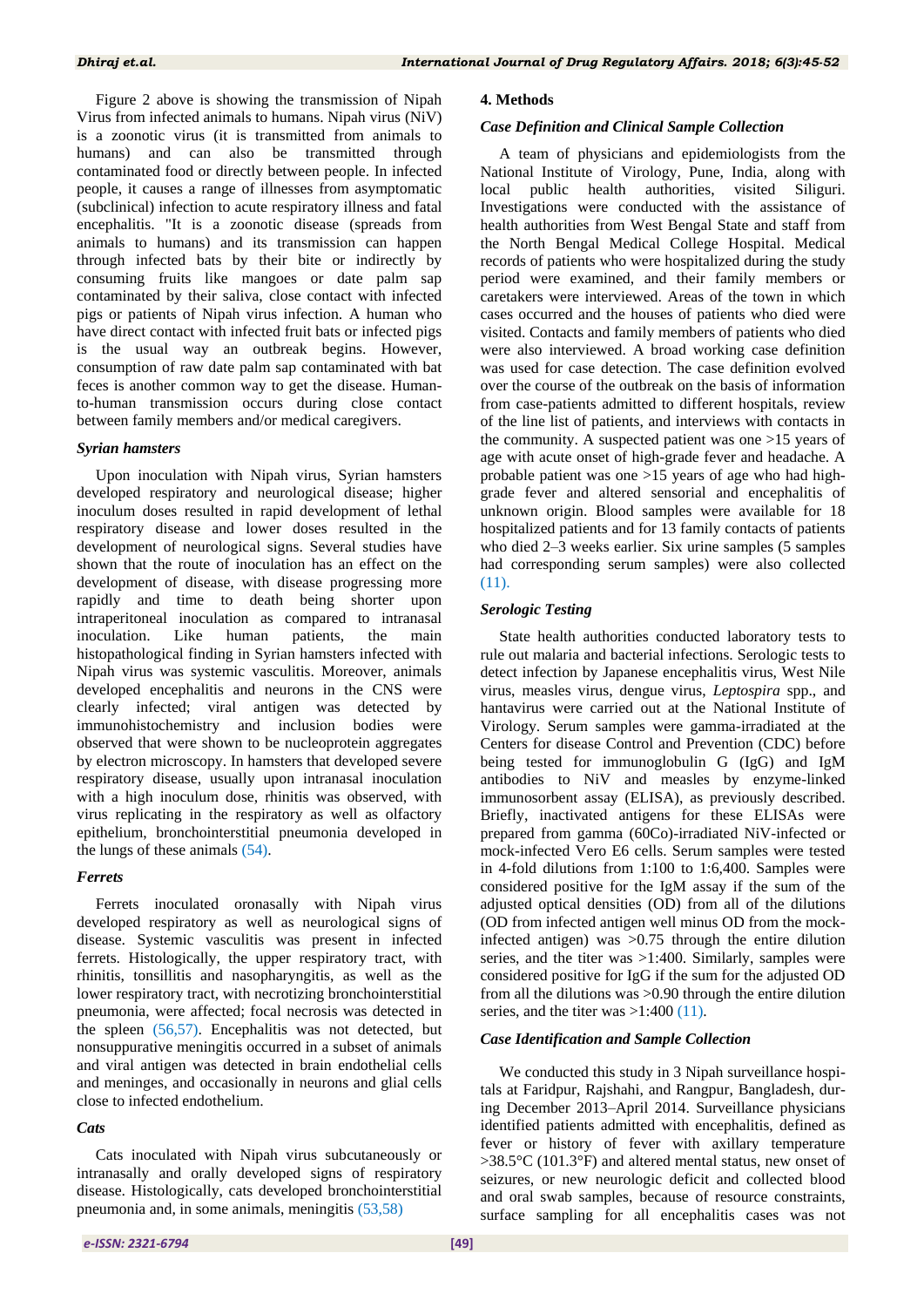possible; therefore, a research assistant swabbed hospital surfaces near encephalitis patients with a history of consuming raw date palm sap, contact with another encephalitis patient, or both. Occasionally, physicians from other nearby hospitals reported suspected Nipah case-patients to public health authorities. These patients also had biological samples collected for laboratory testing but were not included in the surface sampling study [\(11\)](#page-6-1).

Blood samples were centrifuged at the local government health facility, and the separated serum was stored and transported to the Institute of Epidemiology Disease Control and Research laboratory in a liquid nitrogen dry shipper  $(-150^{\circ}C)$  and then stored at  $-20^{\circ}C$  until testing. From each patient, 1 oral swab was collected in 1 mL of nucleic acid extraction lysis buffer every consecutive day for 7 days, until hospital discharge or death, whichever occurred first [\(11\)](#page-6-1).

A research assistant collected 1 swab sample from up to 5 areas near each patient: the wall beside patient bed, bed rail, bed sheet, clinical record file, and multipurpose towel used by family caregivers for cleaning patient secretions, drying hands, and other caregiving purposes. The research assistant collected surface swab samples at least 12 hours after the patient was admitted to the hospital. With 1 sterile rayon swab stick per surface, the research assistant swabbed the area of the wall in contact with the bed 45 cm high from the level of the bed sheet; all surfaces of the bed rail in the area near the patient's head; half of the bed sheet where the patient's head was, including underneath the patient; front and back covers of the patient file; and both sides of the multipurpose towel. Not all patients had a wall or bed rail near them because some patients were cared for on the floor and some were away from the walls. One swab sample per surface area was collected in separate cryovials with 1 mL of nucleic acid extraction lysis buffer (bioMérieux, Marcy-l'Étoile, France). The vials were kept in a cool box maintaining a temperature of 2°–8°C for up to 30 min after collection and then were placed in a liquid nitrogen dry shipper for storage and transportation [\(11\)](#page-6-1).

#### *Community Investigation*

An investigation team visited the communities of encephalitis patients identified at surveillance hospitals who had NiV IgM in serum to identify any other associated encephalitis cases. The team interviewed identified encephalitis patients and their caregivers using a structured questionnaire. Identified patients were asked about the nature of their contact with hospitalized patients (i.e., touching, being in the same room, feeding, sharing a bed, or cleaning body secretions) to find evidence of person-to-person transmission. The team also collected blood from the encephalitis patients identified in the community investigation [\(11\)](#page-6-1).

# **5. Conclusion**

An infectious disease outbreak in south India that has left at least 16 people dead has brought the world's attention to a little-known health threat: the Nipah virus.

An emerging zoonotic virus whose natural host is the *Pteropus* fruit bat, Nipah virus was first recognised in the late 1990s when an outbreak in pigs in Malaysia and Singapore moved to humans, killing 106 people. Since then, interest in Nipah virus has remained limited to small research communities and affected countries. Annual outbreaks occur in Bangladesh, where humans are exposed through consumption of the sap of date palm trees contaminated by infected bats. Worryingly, Nipah virus can also be transmitted from human to human, as in the current south India outbreak, with most cases occurring in family members or health workers caring for individuals sick with the high fever, vomiting, and breathing difficulties characteristic of infection. Severe cases can lead to respiratory syndrome, encephalitis, and death—the case fatality rate may be up to 75%. There is no cure, vaccine, or specific treatment—supportive care is the most that can be offered to affected individuals. Nipah virus infection has so far been limited to countries in south and East Asia, where 600 cases have been reported between 1998 and 2015, according to WHO. And all the cases was caused by the transmission from the bats to plants fruits and from that it was transferred to the pigs then it come in contact with the humans and then the human suffers from it. Mostly in humans it is transferred by the infected fruits which is been consumed by the humans due to the lack of awareness about the infected fruits which is increasing the number of cases day by day.

#### **Acknowledgments**

The authors are thankful to IJDRA journal for publishing the article.

#### **Conflict of interest**

The authors declare that there are no conflicts of interest.

#### **References**

- <span id="page-5-0"></span>1. Kumar S. Inadequate research facilities fail to tackle mystery disease. BMJ. 2003; 326:12.
- <span id="page-5-1"></span>2. Chua KB, Bellini WJ, Rota PA, Harcourt BH, Tamin A, Lam SK, et al. Nipah virus: a recently emergent deadly paramyxovirus. Science. 2000; 288:1432-5.
- <span id="page-5-2"></span>3. ICDDRB. Nipah encephalitis outbreak over wide area of western Bangladesh. Health Science Bulletin. 2004; 2:7–11.
- 4. ICDDRB. Person-to-person transmission of Nipah virus during outbreak in Faridpur District. Health Science Bulletin. 2004; 2:5-9.
- 5. World Health Organization. Nipah virus outbreak(s) in Bangladesh, January-April 2004. Wkly Epidemiol Rec. 2004; 17:168-71.
- <span id="page-5-3"></span>6. Hsu VP, Hossain MJ, Parashar UD, Ali MM, Ksiazek TG, Kuzmin I, et al. Nipah virus encephalitis reemergence, Bangladesh. Emerg Infect Dis. 2004; 10:2082-7
- <span id="page-5-4"></span>7. Yob JM, Field H, Rashdi AM, Morrissy C, van der Heide B, Rota P, et al. Nipah virus infection in bats (order Chiroptera) in peninsular Malaysia. Emerg Infect Dis. 2001; 7:439-41.
- 8. Olson JG, Rupprecht C, Rollin PE, An US, Niezgoda M, Clemins T, et al. Antibodies to Nipah-like virus in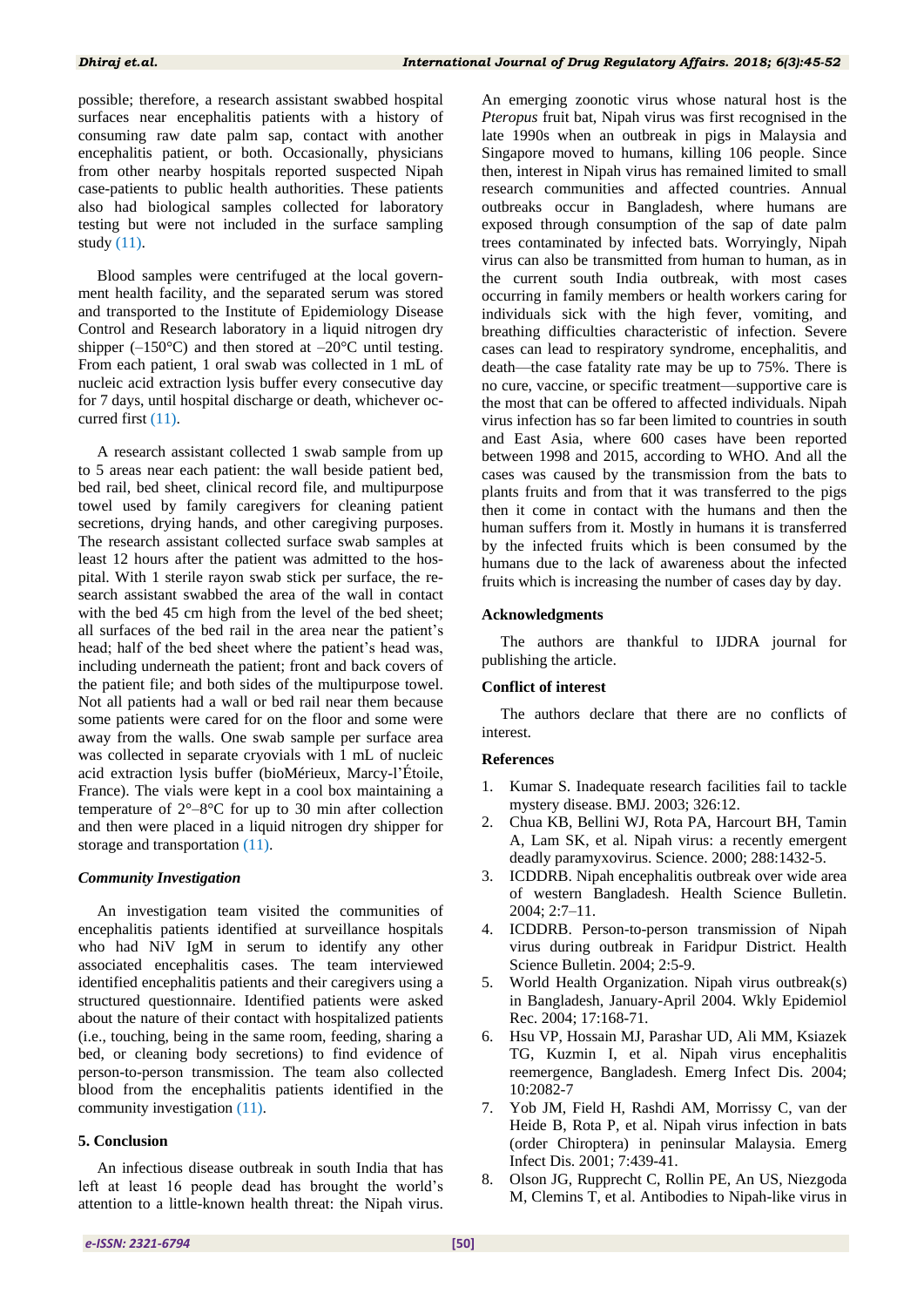bats (*Pteropus* lylei), in Cambodia. Emerg Infect Dis. 2002; 8:987-8.

- 9. Chua KB, Koh CL, Hooi PS, Wee KF, Khong JH, Chua BH, et al. Isolation of Nipah virus from Malaysian Island flying-foxes. Microbes Infect. 2002; 4:145-51.
- <span id="page-6-0"></span>10. Reynes JM, Counor D, Ong S, Faure C, Seng V, Molia S, et al. Nipah Virus in Lyle's flying foxes, Cambodia. Emerg Infect Dis. 2005:11; 1042-7.
- <span id="page-6-1"></span>11. Mandeep S. Chadha, James A. Comer et al. Nipah Virus associated Encephalitis outbreak, Siliguri, India. Emerg Infect Dis. 2006 Feb; 12(2): 235-240. doi: 10.3201/eid1202.051247
- <span id="page-6-2"></span>12. Institute of Epidemiology, Disease Control and Research (IEDCR). Nipah Infection in 2013-Update; 2013 Feb 05.
- <span id="page-6-3"></span>13. World Health Organization. Global Early Warning System for Major Animal Diseases, including Zoonoses [Internet]. Zoonoses & Vet Pub Hlth; 2007 [Cited 2018 Jun 12]. Available from: http://www.who.int/zoonoses/outbreaks/glews/en/ind ex.html.
- <span id="page-6-4"></span>14. Chadha MS, Comer JA, Lowe L, Rota PA, Rollin PE, Bellini WJ, Ksiazek TG, Mishra A. Nipah virusassociated encephalitis outbreak, Siliguri, India. Emerg Infect Dis. 2006; 12(2):235-40.
- <span id="page-6-5"></span>15. Harit AK, Ichhpujani RL, Gupta S, Gill KS, Lal S, Ganguly NK, Agarwal SP. Nipah/Hendra virus outbreak in Siliguri, West Bengal, India in 2001. Indian J Med Res. 2006; 123:553-60.
- <span id="page-6-6"></span>16. Chua KB, Koh CL, Hooi PS, Wee KF, Khong JH, Chua BH, Chan YP, Lim ME, Lam SK. Isolation of Nipah virus from Malaysian Island flying-foxes. Microbes Infect. 2002; 4:145-51.
- <span id="page-6-7"></span>17. International Centre for Diarrheal Disease Research, Bangladesh (ICDDRB). Person-to-person transmis sion of Nipah virus during outbreak in Faridpur District. Health Sci Bull. 2004; 2:5-9.
- <span id="page-6-8"></span>18. World Health Organization. Nipah virus outbreak(s) in Bangladesh, January–April 2004. Wkly Epidemiol Rec. 2004; 17:168.
- <span id="page-6-9"></span>19. Nowak RM. Walker's bats of the world. Baltimore: The Johns Hopkins University Press; 1994.
- <span id="page-6-10"></span>20. Harcourt BH, Lowe L, Tamin A, Liu X, Bankamp B, Bowden N, Rollin PE, Comer JA, Ksiazek TG, Hossain MJ, Gurley ES, Breiman RS, Bellini WJ, Rota PA. Genetic characterization of Nipah viruses isolated during two outbreaks in Bangladesh in 2004. Emerg Infect Dis. 2005; 11:1594-7.
- <span id="page-6-11"></span>21. Reynes JM, Counor D, Ong S, Faure C, Seng V, Molia S, Walston J, Georges-Courbot MC, Deubel V, Sarthou JL. Nipah virus in Lyle's flying foxes, Cambodia. Emerg Infect Dis. 2005; 11:1042-7.
- <span id="page-6-12"></span>22. Krishnan S. Nipah outbreak in India and Bangladesh, WHO Communicable Disease Department Newsletter. 2007; 4(2).
- <span id="page-6-13"></span>23. Arankalle VA, Bandyopadhyay BT, Ramdasi AY, Jadi R, Patil DR, Rahman M, Majumdar M, Banerjee PS, Hati AK, Goswami RP, Neogi DK, Mishra AC. Genomic characterization of Nipah virus, West Bengal, India. Emerg Infect Dis. 2011; 17:907-9.
- <span id="page-6-14"></span>24. Chua KB, Bellini WJ, Rota PA, et al. Nipah virus: a recently emergent deadly paramyxovirus. Science.

2000 May 26; 288 (5470):1432-5. [PubMed: 10827955]

- 25. Paton NI, Leo YS, Zaki SR, et al. Outbreak of Nipahvirus infection among abattoir workers in Singapore. Lancet.1999 Oct 09; 354(9186):1253-6. [PubMed: 10520634]
- <span id="page-6-15"></span>26. Chua KB. Nipah virus outbreak in Malaysia. J Clin Virol. 2003 Apr; 26(3):265-75. [PubMed: 12637075]
- <span id="page-6-16"></span>27. Parashar UD, Sunn LM, Ong F, et al. Case-control study of risk factors for human infection with a new zoonotic paramyxovirus, Nipah virus, during a 1998- 1999 outbreak of severe encephalitis in Malaysia. The Journal of Infectious Diseases. 2000 May; 181(5):1755-9. [PubMed: 10823779]
- <span id="page-6-17"></span>28. Goh KJ, Tan CT, Chew NK, et al. Clinical features of Nipah virus encephalitis among pig farmers in Malaysia. The New England Journal of Medicine. 2000 Apr 27; 342(17):1229-35. [PubMed: 10781618]
- <span id="page-6-18"></span>29. Uppal PK. Emergence of Nipah virus in Malaysia. Annals of the New York Academy of Sciences. 2000; 916:354-7. [PubMed: 11193645]
- <span id="page-6-19"></span>30. Yob JM, Field H, Rashdi AM, et al. Nipah virus infection in bats (order Chiroptera) in peninsular Malaysia. Emerging Infectious diseases. 2001 May-Jun; 7(3):439-41. [PubMed: 11384522]
- <span id="page-6-20"></span>31. Daszak P, Plowright R, Epstein JH, Pulliam J, Abdul Rahman S, Field HE, Smith CS, Olival KJ, Luby S, Halpin K, Hyatt AD, HERG. The emergence of Nipah and Hendra virus: pathogen dynamics across a wildlife-livestock-human continuum. In: Collinge, SRS, editor. Disease Ecology: Community structure and pathogen dynamics. Oxford: Oxford University Press; 2006. p. 186-201.
- <span id="page-6-21"></span>32. Reynes JM, Counor D, Ong S, et al. Nipah virus in Lyle's flying foxes, Cambodia. Emerging Infectious Diseases. 2005 Jul; 11(7):1042-7. [PubMed: 16022778]
- <span id="page-6-24"></span>33. Wacharapluesadee S, Lumlertdacha B, Boongird K, et al. Bat Nipah virus, Thailand. Emerging Infectious Diseases. 2005 Dec; 11(12):1949-51. [PubMed: 16485487]
- 34. Epstein JH, Prakash VB, Smith CS, et al. Henipavirus infection in Fruit Bats (*Pteropus* giganteus), India. Emerging Infectious Diseases. 2008; 14(8).
- <span id="page-6-26"></span>35. Hsu VP, Hossain MJ, Parashar UD, et al. Nipah virus encephalitis reemergence, Bangladesh. Emerging Infectious Diseases. 2004 Dec; 10(12):2082-7. [PubMed: 15663842]
- <span id="page-6-22"></span>36. Iehle C, Razafitrimo G, Razainirina J, et al. Henipavirus and Tioman virus antibodies in pteropodid bats, Madagascar. Emerging Infectious Diseases. 2007 Jan; 13(1):159-61. [PubMed: 17370536]
- <span id="page-6-23"></span>37. Chua KB, Koh CL, Hooi PS, et al. Isolation of Nipah virus from Malaysian Island flying-foxes. Microbes and infection / Institut Pasteur. 2002 Feb; 4(2):145- 51. [PubMed: 11880045]
- <span id="page-6-25"></span>38. Middleton DJ, Morrissy CJ, van der Heide BM, et al. Experimental Nipah Virus Infection in Pteropid Bats (*Pteropus* poliocephalus). Journal of Comparative Pathology. 2007 May; 136(4):266-72. [PubMed: 17498518]